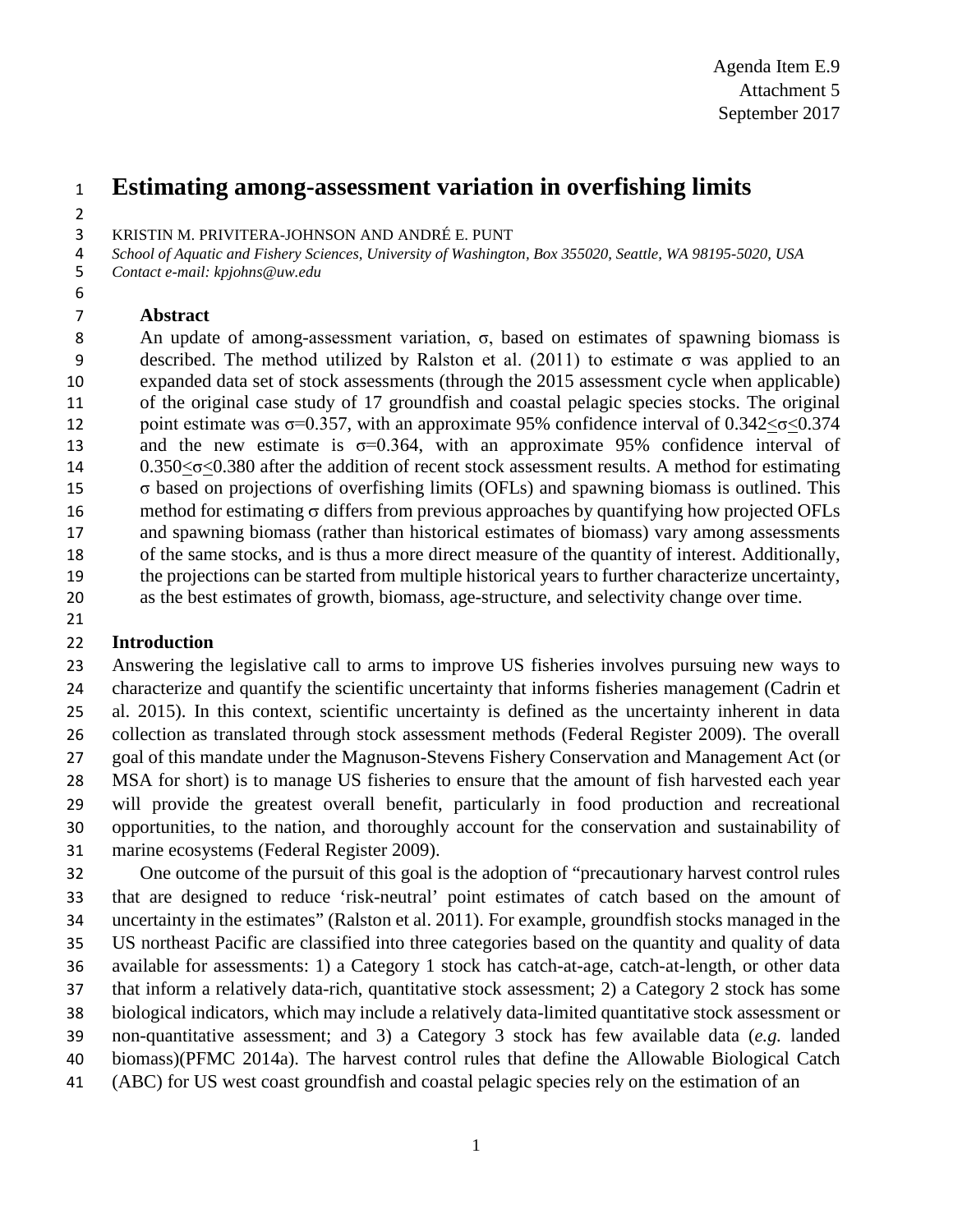Overfishing Limit (OFL) and an uncertainty buffer for scientific uncertainty (Figure 1). The catch limit for any stock must be equal to, or lower than, the ABC.

 The default magnitude of the uncertainty buffer for a stock is defined by Category, and was first described by Ralston et al. (2011). In that work, it was assumed that scientific uncertainty can be characterized using a log-normal distribution with a mean of one and a standard error in log-space, σ. Sigma, σ, for Category 1 stocks (most data rich and robust stock assessments) was quantified by the estimated coefficient of variation (CV) of the among-assessment variation in annual estimates of spawning biomass (based on 81 Category 1 assessments from 17 groundfish and coastal pelagic species stocks.). Due to the data-limited nature of Category 2 and 3 stocks, the uncertainty associated with estimates of an OFL are difficult to quantify and the scientific uncertainty is presumed to be higher. The Scientific and Statistical Committee of the Pacific Fishery Management Council recommended, and the PFMC adopted, setting a minimum CV at 54 0.36 for Category 1 stocks, doubling the (assumed) uncertainty (CV=0.72) for Category 2 stocks, 55 and quadrupling the assumed uncertainty (CV=1.44) for Category 3 stocks (Ralston et al. 2011).

56 The document provides an update to the value of σ using the same method applied by Ralston et al. (2011). It also proposes, but does not apply, an alternative approach to characterize scientific uncertainty that expands on the precedent set by Ralston et al. (2011). More specifically, patterns in overestimating or underestimating derived quantities more directly related to setting of catch limits (*i.e.* the OFL) are analyzed using the results of stock assessments conducted for groundfish and coastal pelagic species stocks along the west coast of the United States. Previous work used 62 historical estimates of spawning stock biomass to calculate  $\sigma$  and assumed the uncertainty in the OFL arises only from the uncertainty in terminal-year biomass; this assumption can lead to negatively biased estimates of scientific uncertainty (Ralston et al. 2011). Here, a method is 65 proposed to estimate  $\sigma$  based on how projections of OFLs vary among multiple assessments of the 66 same stock. This method for estimating  $\sigma$  differs from previous approaches by quantifying how projected OFLs and spawning biomass (rather than historical estimates of biomass) vary among assessments of the same stocks, and is thus a direct measure of the management quantity of interest. Quantifying the variation in projections is informative because the OFL is utilized by managers to set a catch limit for a stock for multiple years and a misspecification may result in significant implications for a fishery. Conducting projections also provides an opportunity to evaluate how sigma changes by taxon and with varying forecast durations.

#### **Materials and Methods**

 Variation in OFLs and spawning biomass among multiple assessments of the same stock can arise from multiple sources: 1) chosen model structure; 2) fixed parameter values and prior distribution selection for other parameters; 3) changes in data availability; 4) the composition of the review panel; 5) the members of the stock assessment team conducting the assessment; and 6) the version of software that was used (Ralston et al. 2011). Accounting for this variation among historical assessments and projected values for OFL is integral for informing the PFMC Scientific and Statistical Committee as they compile scientific advice for fisheries managers.

 Scientific uncertainty is associated with each step of calculating an OFL: 1) estimating the current exploitable biomass; 2) projecting the population biomass for a pre-specified number of 84 years while applying an estimate of  $F_{MSY}$  to the forecasts of future biomass (Ralston et al. 2011).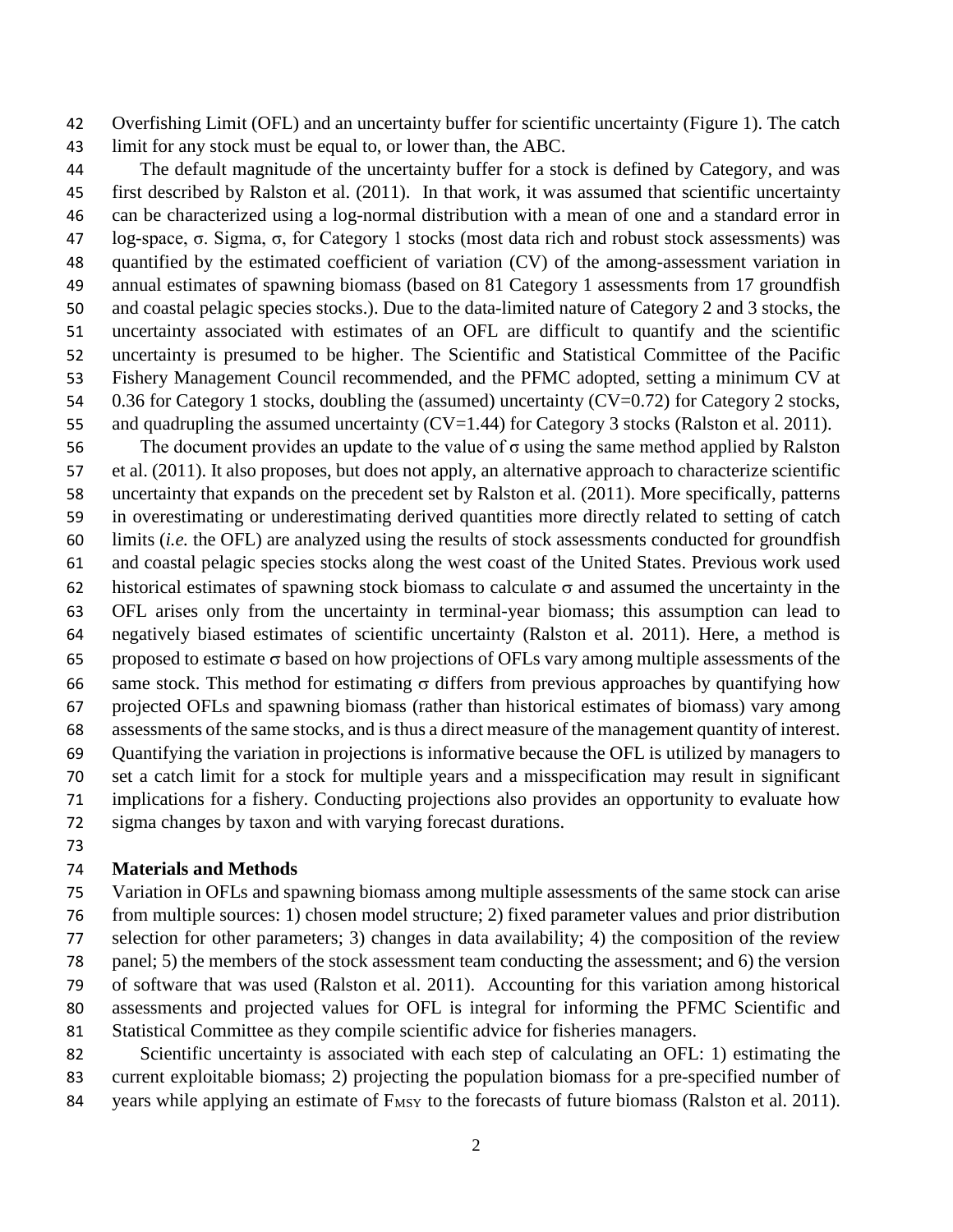The two methods outlined in this document differ in terms of how many of these sources of 86 uncertainty are considered when calculating  $\sigma$ .

#### *Data sets utilized*

 Since the inception of σ in 2011, 12 of the 17 groundfish and coastal pelagic species stocks used to inform σ have new assessments (not including the 2017 assessment cycle)(Table 3). The 90 assessments were included in this update to the species-specific  $\sigma$  and pooled  $\sigma$  produced using the terminal-biomass method. For direct comparison to the projections-based method proposed in this paper, the Ralston et al. (2011) method will also repeated for only the stocks and assessments that could be used in this projections-based analysis.

 Four stocks (bocaccio, chilipepper rockfish, darkblotched rockfish, and yelloweye rockfish) now report 'spawning biomass estimates' in terms of spawning output (eggs/kg) based on the relationship described by Dick (2009). Stock Synthesis outputs were used to calculate spawning biomass (metric tons):

$$
SB_y = \sum_{a}^{A} W_a N_{y,a} m_a
$$
 (Equation 1)

 where *SSBy* is spawning biomass in year *y*, *a* is age, *A* is the age plus group, *Wa,f* is female weight- at-age, *Ny,a* is female numbers-at-age, and *ma* is the female maturity-at-age. Female weight-at-age was calculated as follows:

$$
W_a = \sum_l W_l \, m_l \, \rho_{a,l} \tag{Equation 2}
$$

102 here  $W_l$  is female weight-at-length,  $m_l$  is the female maturity-at-length, and  $\rho_{a,l}$  is the proportion of animals of age *a* than in length-class *l*.

 To ground truth this conversion approach, the calculated spawning biomass for the 2009 assessments of yelloweye rockfish and bocaccio were compared to the spawning biomass values used in the Ralston et al. (2011) analysis (Figure 2). The general trends in spawning biomass are similar, but the scales of time series are different. The Stock Synthesis report files available for these two assessments report spawning biomass in terms of spawning output (eggs/kg) and there was no documentation on how the spawning biomass was calculated for the 2009 assessments of yelloweye rockfish and bocaccio in Ralston et al. (2011).

#### *Update to the Ralston (2011) analysis*

 Time series for spawning biomass and OFL projections produced by assessments conducted in Stock Synthesis (Methot and Wetzel 2013) demonstrate variation among assessments, and the method of Ralston et al. (2011) uses the former variation to quantify assessment uncertainty. The 115 updated estimate of  $\sigma$  in this paper was based on method B of Ralston et al. (2011) [see Equations 10 and 11 below].

#### *Quantifying uncertainty using OFL projections*

The method proposed in this paper attempts to quantify assessment uncertainty by forecasting

OFLs and spawning biomass. These projections capture some of the uncertainty in the estimates

- of current stock abundance and age-structure and how the abundance and structure change over
- time. As prescribed by Shertzer et al. (2008), quantifying the variation in OFL projections captures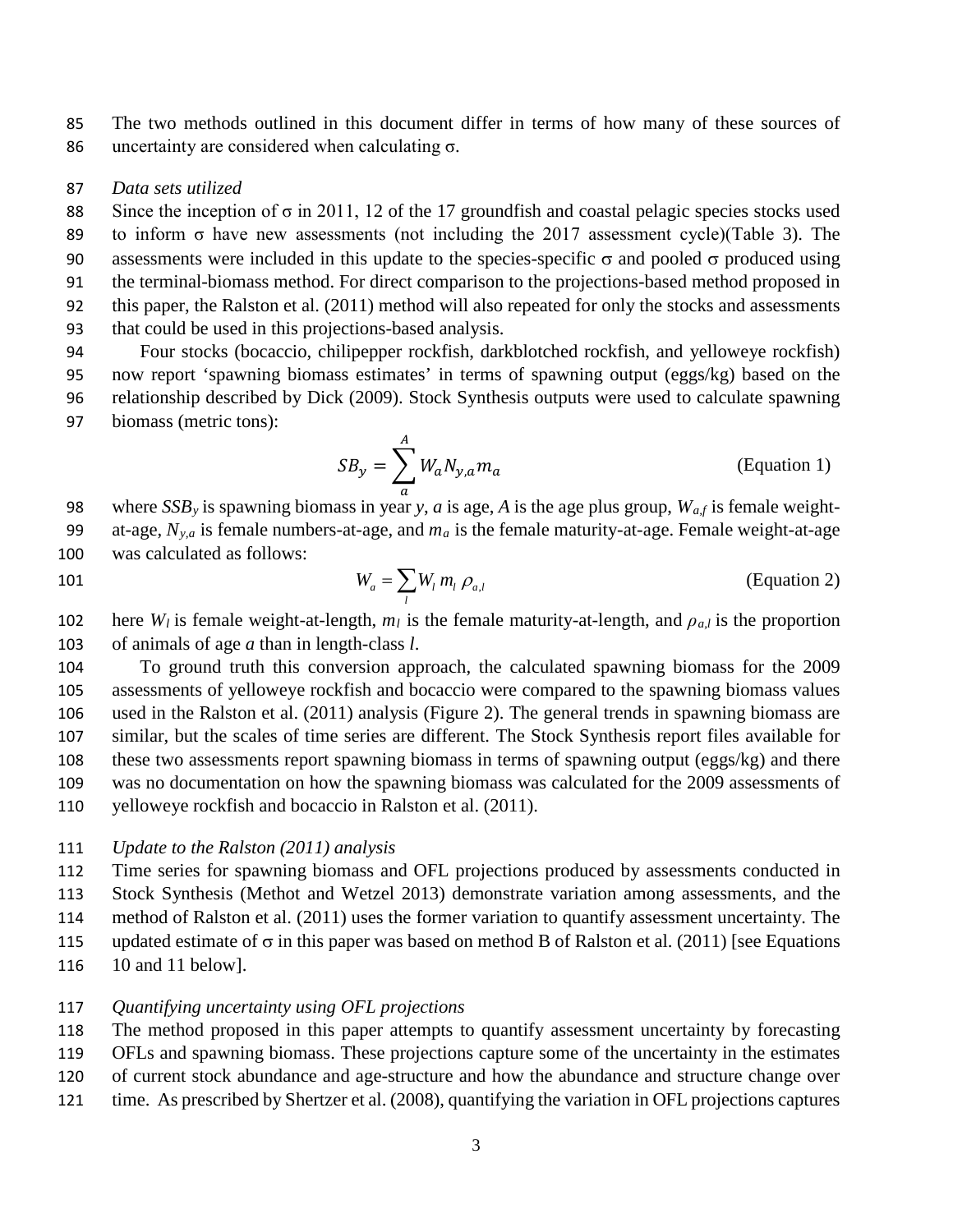122 some of the uncertainty in the estimation of F<sub>MSY</sub>. Additionally, undertaking projections of OFLs 123 and spawning biomass provide an opportunity to quantify how  $\sigma$  varies across taxon.

 The projections will be started from multiple historical years to further characterize uncertainty because projections use the best estimates of biomass, age-structure, and selectivity, and these change over time. To ensure comparability between the results of this paper and those of Ralston et al. (2011), it is pertinent to utilize the PFMC groundfish and coastal pelagic species stock assessments from the US west coast fishery management plans. The stocks and accompanying assessments are a subset of those available because not all historical assessments were conducted in Stock Synthesis (*e.g.* stock assessments published before 2007) or in a version of Stock Synthesis that does not produce the derived quantities required to project spawning biomass or OFLs (*e.g.* stock assessments completed in an older version of Stock Synthesis [pre-V2.00] that use an obsolete selectivity pattern).

- 
- Projecting OFLs and spawning biomass

136 OFLs are computed by applying a target harvest rate,  $F_{\text{target}}$  (U.S. west coast groundfish:  $F_{50\%}$  for rockfish, *F*45% for roundfish, and *F*30% for flatfish) to estimates of current biomass. *F*target is the target harvest rate that results in an expected decline in spawning biomass-per-recruit equal to 50% (for rockfish), 45% (for roundfish), or 30% (for flatfish) for US west coast stocks (PFMC 2014a). Projections of OFLs and historical biomass will be completed for stocks with assessments completed in Stock Synthesis V3.03a or later (Methot and Wetzel 2013). Table 1 shows the stock assessments (indicated with asterisks) that will be converted to V3.24 from older versions (V2.00) and sensitivities to the use of these converted assessments will be conducted. Under assumptions outlined by stock assessments conducted in different years for the same stock, the goal of the projections is to evaluate the extent to which uncertainty changes into the future. The among-146 assessment variation will be used to estimate  $\sigma$  for both spawning biomass and OFL.

 Several quantities will need to be extracted from completed stock assessments to compute and project spawning biomass and OFLs (Table 2).

 The estimated natural mortality and projected fishing mortality for the time series covered in the assessment will be used to calculate total mortality, *Z* for projections:

$$
Z_{a,s} = M_{a,s} + \sum_{f} F_{target} S_{s,a,f} \psi_f
$$
 (Equation 3)

 where *a* represents age, *s* represents sex, and *f* represents fleet. *S* is selectivity by age, sex, and fleet 152 in the end of last year before the projections start, and  $\psi$  is the fishing mortality rate by fleet, *f*, *Z* will then be used to project the numbers-at-age matrices for both sexes forward:

$$
N_{y+1,s,a} = N_{y,s,a-1}e^{-Z_{s,a-1}}
$$
 if  $0 \le a < A$  (Equation 4)

+1,, = ,,−,−1 + ,,−, if *a* = *A*

- where *N* is the numbers-at-age in year *y* and for sex *s*, and *A* is the plus group. The numbers-at-age corresponding with the first year of projection are extracted from the stock assessment numbers-at-age matrix found in the Stock Synthesis report file.
- The projected numbers-at-age are converted to spawning stock biomass: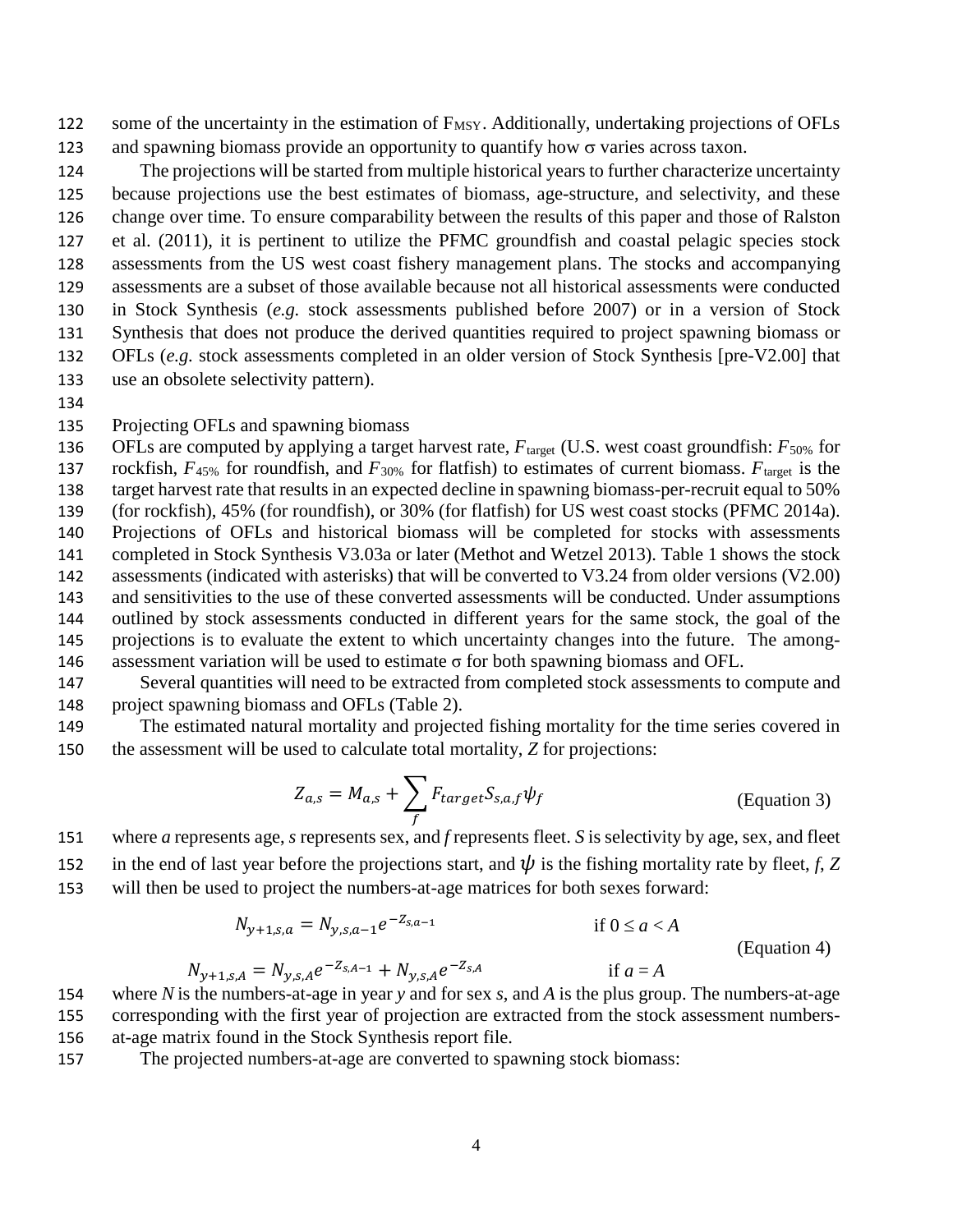$$
SSB_{y+1} = \sum_{a} \omega_a N_{y+1,s,a}
$$
 (Equation 5)

158 where  $\omega$  is the fecundity of a fish of age *a*.

159 The projected numbers of fish at age-0 are calculated using the Beverton Holt stock-160 recruitment relationship:

$$
N_{y,s,a=0} = \frac{4hR_0SSB/SSB_0}{(1-h) + (5h-1)SSB/SSB_0}
$$
 (Equation 6)

161 where  $R_0$  is the unfished recruitment, *h* is the steepness parameter, and  $SSB_0$  is the unfished 162 spawning stock biomass. The unfished spawning stock biomass will be computed using numbers-163 at-age and fecundity at unfished equilibrium. OFLs by year are calculated as follows:

$$
OFL_y = \sum_{s} \sum_{f} \sum_{a} W_{s,f,a} F_{target} S_{s,a,f} \psi_f \frac{N_{y,s,a} (1 - e^{-Z_{s,a}})}{Z_{s,a}}
$$
 (Equation 7)

164 where *W* is the selected-weighted retained weight by age for end of last year before the projections 165 start.

166

167 Quantifying uncertainty in projections

 Among-assessment variability in OFLs will be quantified by forecasting time series of OFLs from historical assessments of U.S. west coast groundfish and coastal pelagic species stocks (Table 1). The variation in OFL projections among a set of stock assessments will be quantified by considering the mean of the OFL estimates among years for a given start year as the best estimate of central tendency for that year.

$$
\overline{\ln[OFL_t]} = \frac{1}{n_t} \sum_{i} \ln[OFL_{i,t}]
$$
 (Equation 8)

173 where  $n_t$  is the number of available assessments for year  $t$  ( $n_t \geq 2$ ) and *i* is the individual 174 assessment. The standard deviation  $(\sigma)$  is then calculated as:

$$
\sigma = \sqrt{\frac{1}{\sum_t n_t - 1} \sum_t \sum_i (\ln[OFL_{i,t}] - \overline{\ln[OFL_t]})^2}
$$
 (Equation 9)

175 The variation in historical estimates of spawning biomass among multiple assessments (*sensu*  176 Ralston et al. 2011) will also be calculated in a similar fashion.

$$
\overline{\ln[SSB_t]} = \frac{1}{n_t} \sum_{i} \ln[SSB_{i,t}]
$$
 (Equation 10)

177

$$
\sigma = \sqrt{\frac{1}{\sum_t n_t - 1} \sum_t \sum_i (\ln[SSB_{i,t}] - \overline{\ln[SSB_t]})^2}
$$
 (Equation 11)

178

#### 179 **Results**

180 *Updating σ based on spawning biomass estimates*

181 Consistent with Ralston et al. (2011), the groundfish and coastal pelagic species stock assessments

182 utilized in the update of  $\sigma$  were data-rich stocks that have been assessed more than once (15)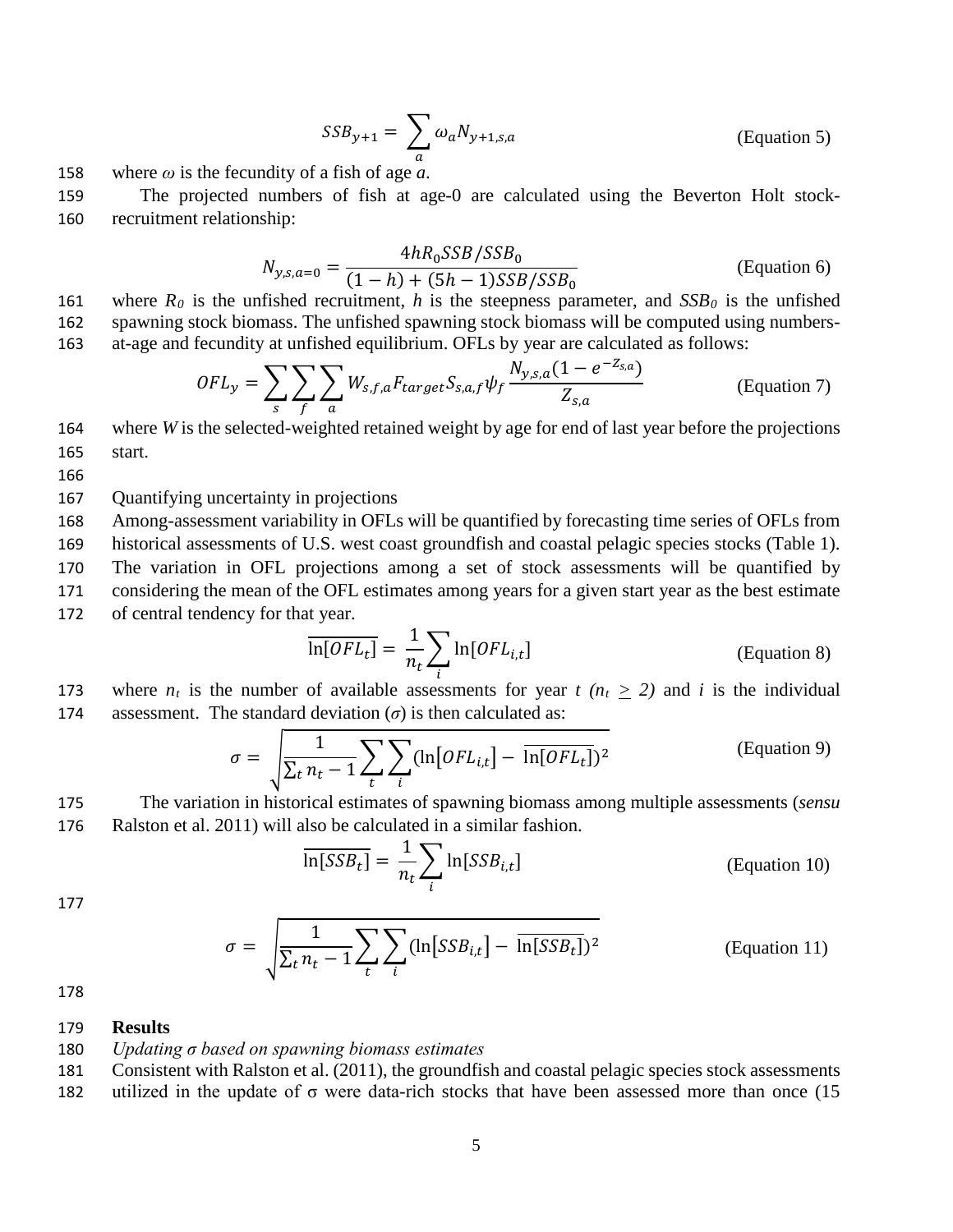- groundfish and two coastal pelagic species stocks) and updated assessments, where data were simply refreshed and not extensively reviewed, were not included. With the additional assessments
- included, the number of assessments used for this meta-analysis ranged from three (chilipepper
- rockfish and cabezon) to 23 (Pacific whiting). Biomass trajectories for the 17 stocks are presented
- in Figure 3. For quick reference, Tables 4 and 5 present estimates reported in Ralston et al. (2011).

### *Stock specific results*

- The distribution of residuals for the 17 stocks is shown in Figure 4. These distributions are bimodal for the species with few assessments available and biomass trajectories that do not intersect (*e.g.* shortspine thornyhead and yelloweye rockfish). Chilipepper rockfish no longer appears to be bimodal with the addition of the 2015 stock assessment. Most of the distributions still appear to be unimodal and centered on or near zero. Some distributions exhibit long tails (yellowtail rockfish and petrale sole). Darkblotched rockfish and widow rockfish have a more uniform distribution with the addition of recent stock assessments. This may be related to the increased number of assessments and many biomass trajectories that do not intersect. The number of deviations and the estimated log-scale standard deviation for each of the stocks are presented in Table 3. The log- scale standard deviations range from 0.154 (cabezon) to 0.974 (shortspine thornyhead), with an average of 0.367.
- *Pooled results*
- The unweighted, pooled distributions of residuals for the four groupings of stocks are shown in
- Figure 5. The distributions are close to normal for all groupings, whereas before roundfish, flatfish,
- and coastal pelagic species exhibited some non-normal features (Fig. 3 of Ralston et al., 2011).
- 204 The pooled point estimates of  $\sigma$  from this update, the accompanying approximate 95% confidence
- 205 intervals, and the original pooled point estimates of  $\sigma$  from Ralston et al. (2011) are reported in
- 206 Table 4. Pooling the deviations across all stocks (Figure 6) leads to a point estimate of  $\sigma$ =0.364
- and if the residuals are assumed to be independent, an approximate 95% confidence interval is
- 0.350<σ<0.380.
- *Projecting OFLs and spawning biomass*
- 210 TBA for future review by the SSC.

# **Discussion**

- 212 The point estimate of  $\sigma$  for 17 groundfish and coastal pelagic species stocks was updated using the same method employed by Ralston et al. (2011). The comparison of stock-specific and group-214 specific estimates after the addition of recent assessments reaffirms that  $\sigma$ =0.36 is still a reasonable way to quantify uncertainty. This update provides a foundation for comparison with the proposed alternative method for estimating σ based on projections of OFLs and spawning biomass. Forecasting OFLs and spawning biomass will expand on the findings of Ralston et al. (2011) by capturing some of the uncertainty in the estimates of current stock abundance and age-structure and how these estimates change over time. The projections of OFLs will also capture some of the 220 uncertainty in the estimation of  $F_{MSY}$ . These additional quantifications of uncertainty will be presented to the PFMC SSC for review.
- 

## **Acknowledgements**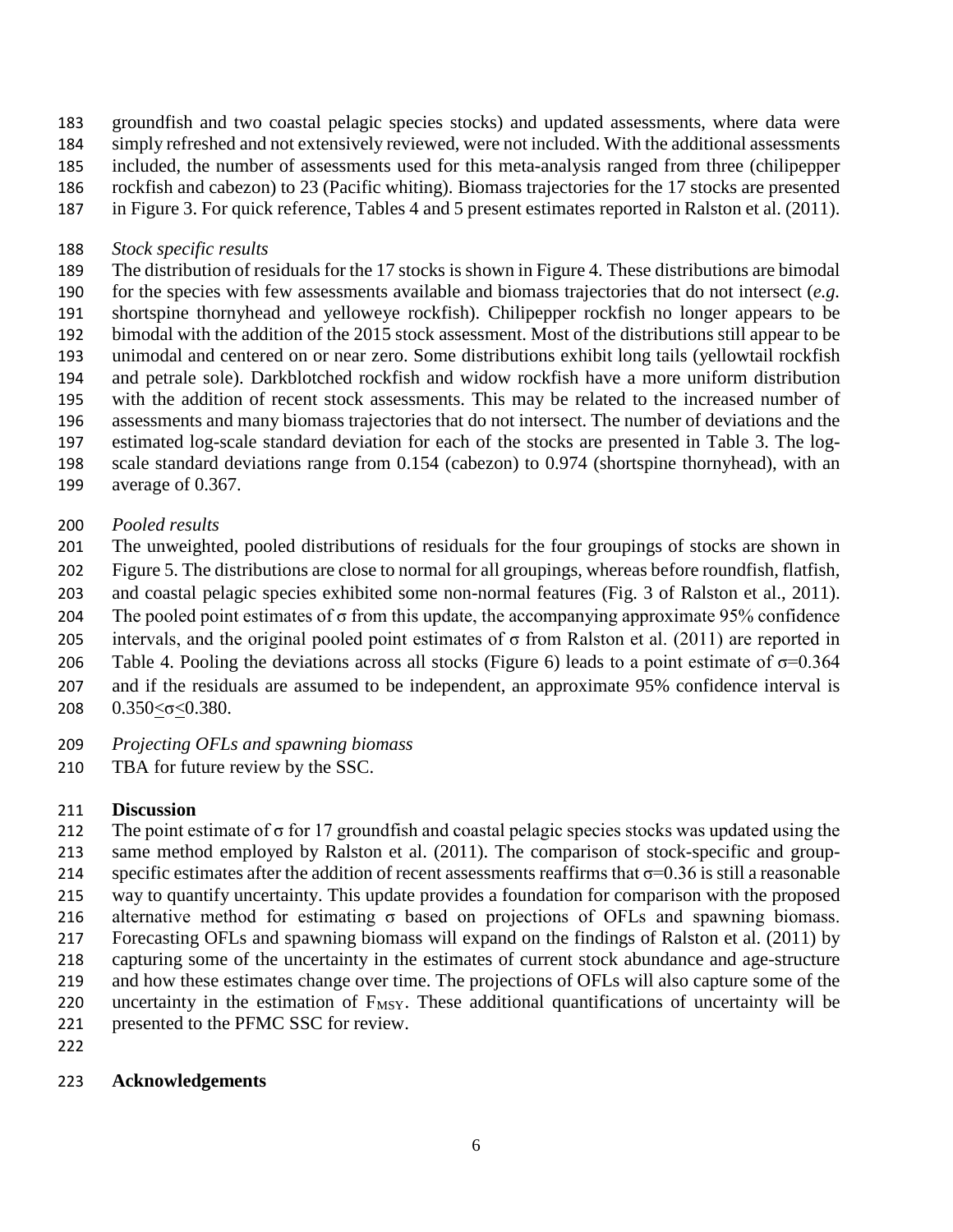- KPJ was funded by the National Science Foundation Graduate Research Fellowship Program. AEP
- was funded by partially funded by the Joint Institute for the Study of the Atmosphere and Ocean
- (JISAO) under NOAA Cooperative Agreement and NA15OAR4320063. We would like to offer
- our thanks to J. Cope, P. Crone, J. DeVore, O. Hamel, R. Methot, S. Ralston, I. Taylor, and C.
- Wetzel for providing stock assessment data and for providing guidance in the development and
- implementation of this project thus far.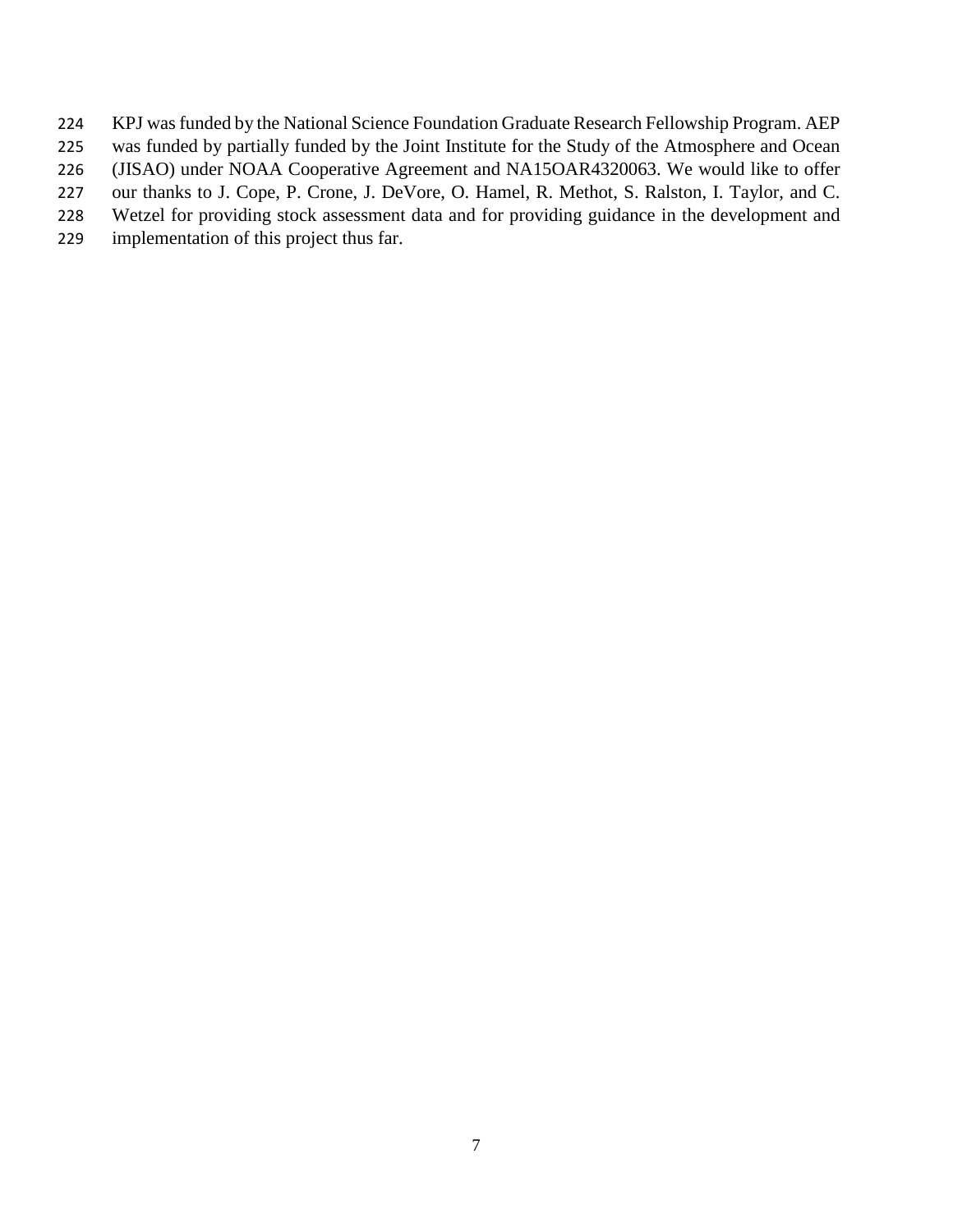#### **References**

- Cadrin, S., Henderschedt, J., Mace, P., Mursalski, S., Powers, J., Punt, A.E., and Restrepo, V. 2015. Addressing Uncertainty in Fisheries Science and Management. National Aquarium.
- Dick, E.J. 2009. Modeling the reproductive potential of rockfish. Ph.D. dissertation, University of California, Santa Cruz.
- Federal Register. 2009. Magnuson-Stevens act provisions; annual catch limits; national standard guidelines; final rule., 74: 3178–3213.
- Methot, R.D., and Wetzel, C.R. 2013. Stock synthesis: a biological and statistical framework for fish stock assessment and fishery management. Fisheries Research, 142: 86-99.
- Pacific Fishery Management Council. 2014a. Pacific Coast Groundfish Fishery Management Plan. Pacific Fishery Management Council, 7700 Ambassador Place NE, Suite 200, Portland, Oregon.
- Ralston, S., Punt, A.E., Hamel, O.S., Devore, J.D., and Conser, R. 2011. A meta-analytic
- approach to quantifying scientific uncertainty in stock assessments. Fishery Bulletin, 109: 217–231.
- Shertzer, K.W., Prager, M.H., and Williams, E.H. 2008. A probability-based approach to setting
- annual catch limits. Fishery Bulletin, 106: 225-232.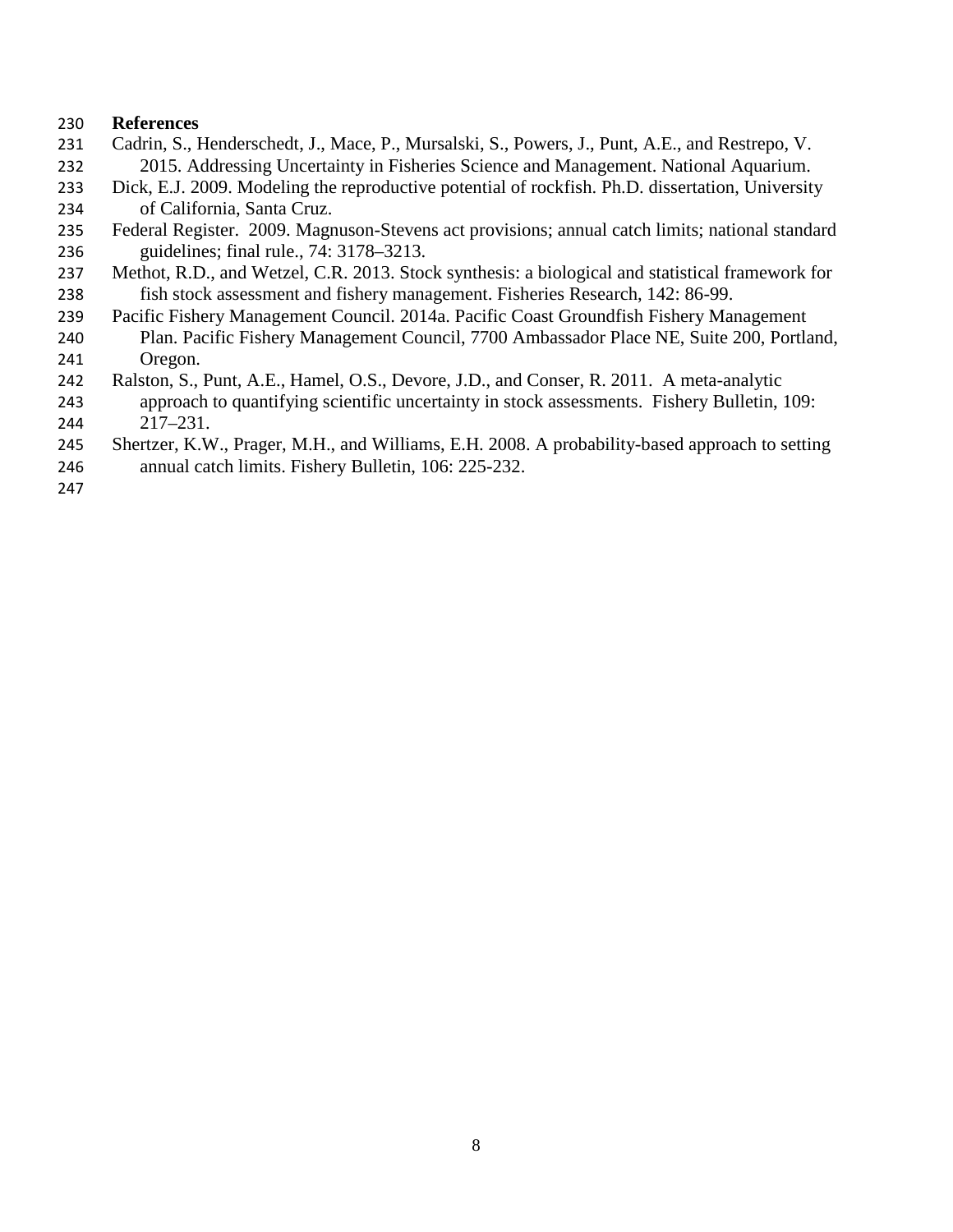Table 1. The US west coast groundfish and coastal pelagics species stock assessments proposed

249 for use in the alternative method for estimating σ by quantifying overfishing limit and spawning

 biomass projection variation. \* indicates assessments that will be converted to Stock Synthesis Version 3.24 from Version 2.00.

| <b>Stock Group</b> | <b>Species</b>                           | Year  | Author(s)                 |
|--------------------|------------------------------------------|-------|---------------------------|
| Rockfish           | bocaccio (Sebastes paucisipinis)         | 2015  | Xi He et al.              |
|                    |                                          | 2013  | Field                     |
|                    |                                          | 2011  | Field                     |
|                    |                                          | 2009  | Field et al.              |
|                    | canary rockfish (Sebastes pinniger)      | 2015  | Thorson and Wetzel        |
|                    |                                          | 2009  | <b>Stewart</b>            |
|                    |                                          | 2007  | <b>Stewart</b>            |
|                    |                                          | 2005  | <b>Methot and Stewart</b> |
|                    | darkblotched rockfish (Sebastes crameri) | 2015  | Gertseva et al.           |
|                    |                                          | 2013  | Gertseva and Thorson      |
|                    |                                          | 2011  | Stephens et al.           |
|                    |                                          | 2009  | <b>Wallace and Hamel</b>  |
|                    |                                          | 2007* | Hamel                     |
|                    | Pacific ocean perch (Sebastes alutus)    | 2017  | Wetzel                    |
|                    |                                          | 2011  | Hamel and Ono             |
|                    |                                          | 2009* | Hamel                     |
|                    | widow rockfish (Sebastes entomelas)      | 2015  | <b>Hicks and Wetzel</b>   |
|                    |                                          | 2011  | Xi He et al.              |
|                    |                                          | 2009  | Xi He et al.              |
|                    | yelloweye rockfish (Sebastes ruberrimus) | 2017  | Gertseva and Cope         |
|                    |                                          | 2009  | Stewart et al.            |
|                    |                                          | 2007  | Wallace                   |
| Roundfish          | cabezon (Scorpaenichthys marmoratus)     | 2009  | Cope and Key              |
|                    |                                          | 2005  | Cope and Punt             |
|                    | Pacific whiting (Merluccius productus)   | 2017  | <b>IJTC</b>               |
|                    |                                          | 2016  | <b>IJTC</b>               |
|                    |                                          | 2015  | <b>IJTC</b>               |
|                    |                                          | 2014  | <b>IJTC</b>               |
|                    |                                          | 2013  | <b>IJTC</b>               |
|                    |                                          | 2012  | <b>IJTC</b>               |
|                    |                                          | 2011  | <b>IJTC</b>               |
|                    |                                          | 2010  | <b>Stewart and Hamel</b>  |
|                    |                                          | 2009  | <b>Hamel and Stewart</b>  |
|                    |                                          | 2008  | Helser et al.             |
|                    |                                          | 2007  | <b>Helser and Martell</b> |
|                    |                                          | 2006  | Helser et al.             |
|                    | lingcod (Ophiodon elongatus)             | 2017  | Haltuch et al.            |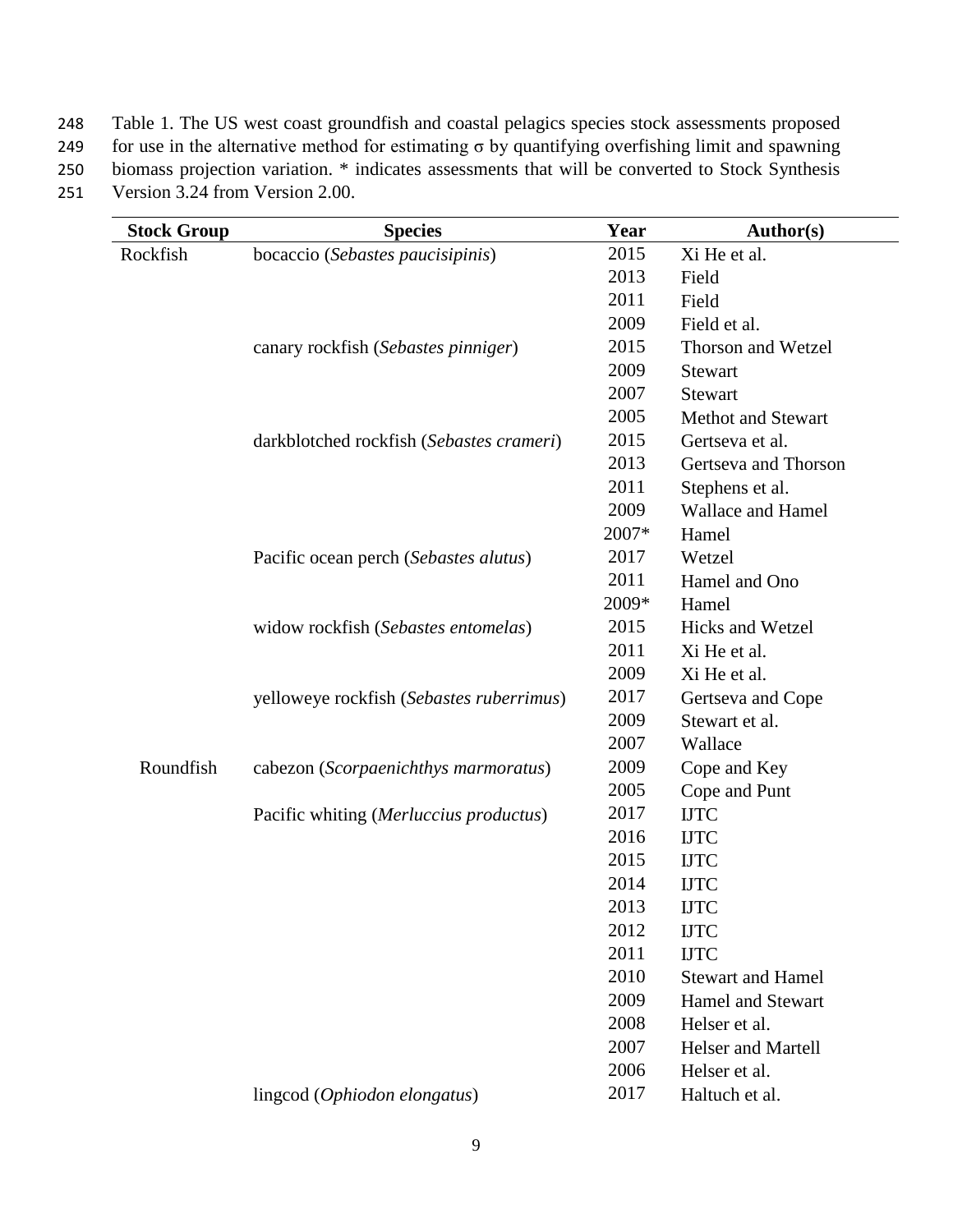| <b>Stock Group</b> | <b>Species</b>                                       | Year | <b>Author(s)</b>         |  |
|--------------------|------------------------------------------------------|------|--------------------------|--|
|                    |                                                      | 2009 | Hamel et al.             |  |
|                    |                                                      | 2005 | Jagielo and Wallace      |  |
|                    | sablefish (Anoplopoma fimbria)                       | 2011 | Stewart et al.           |  |
|                    |                                                      | 2007 | Schirripa                |  |
| Flatfish           | Dover sole ( <i>Microstomus pacificus</i> )          | 2011 | Sampson                  |  |
|                    |                                                      | 2005 | Hicks and Wetzel         |  |
|                    | petrale sole ( <i>Eopsetta jordani</i> )             | 2013 | Haltuch et al.           |  |
|                    |                                                      | 2011 | Haltuch et al.           |  |
|                    |                                                      | 2009 | <b>Haltuch and Hicks</b> |  |
|                    | Coastal pelagic Pacific mackerel (Scomber japonicus) | 2015 | Crone and Hill           |  |
|                    |                                                      | 2011 | Crone et al.             |  |
|                    |                                                      | 2009 | Crone et al.             |  |
|                    | Pacific sardine (Sardinops sagax)                    | 2017 | Hill et al.              |  |
|                    |                                                      | 2014 | Hill et al.              |  |
|                    |                                                      | 2011 | Hill et al.              |  |
|                    |                                                      | 2009 | Hill et al.              |  |

253 Table 2. The quantities extracted from Stock Synthesis report files to calculate OFL and spawning

254 biomass projections. Reference year of interest refers to the last year of the assessment, as defined

255 by the first year for which spawning biomass and OFL are projected.

256

### **Stock Assessment Output**

Numbers-at-age for reference year of interest, *N* Fecundity (unfished and fished) for reference year of interest, *ω*

Selectivity at age by fleet, *S* Selected-weighted retained weight by age and fleet, *W* Natural mortality, *M* Relative exploitation rate by fleet, *F* Stock-recruit parameters Unfished recruitment, R<sub>0</sub> Steepness, *h*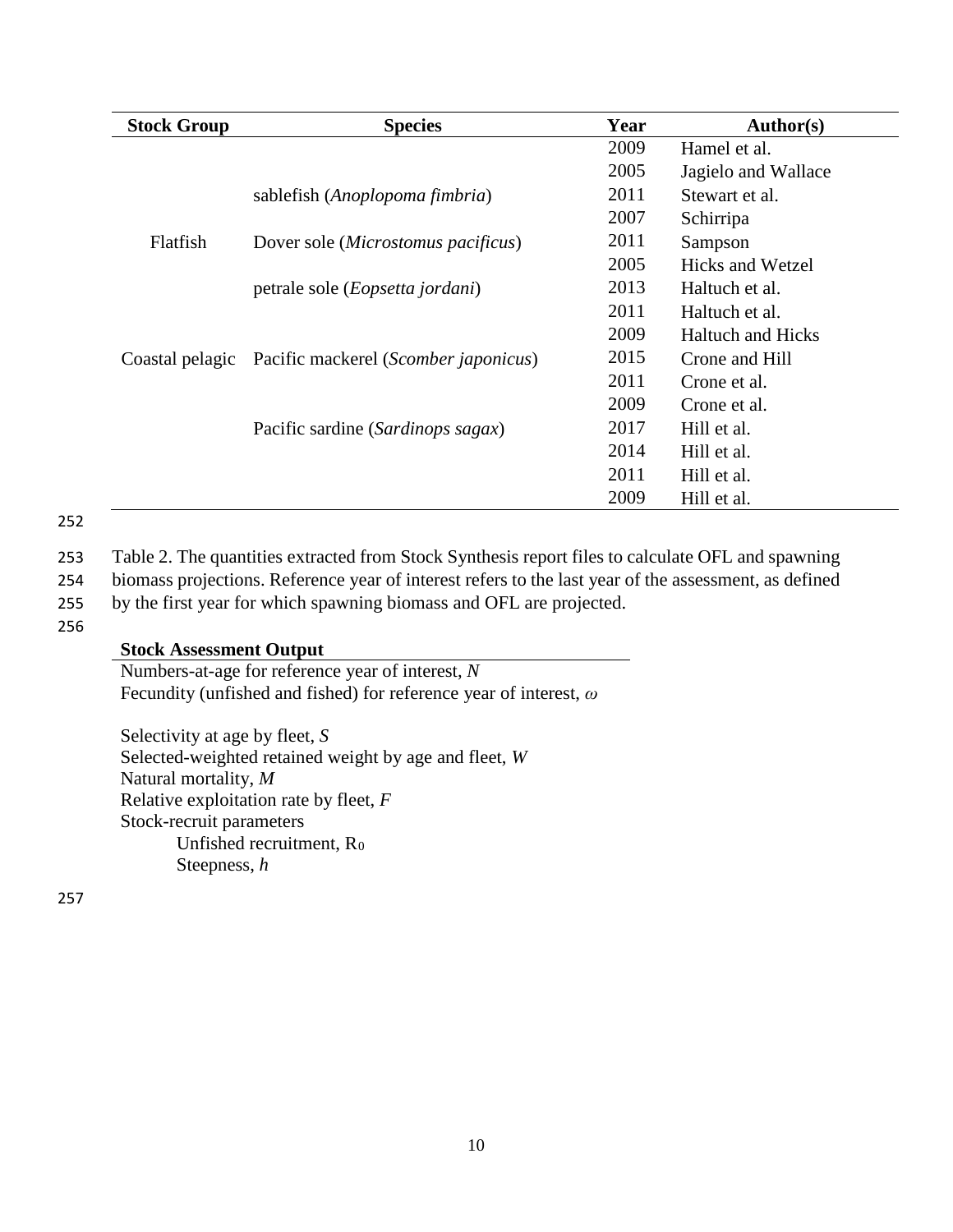258 Table 3. Summary of stock-specific analyses of variation for estimates of terminal stock size from assessments of groundfish and coastal 259 pelagic species for the update of Ralston et al. (2011). \* indicates stocks that have not been assessed since 2009 (not including the 2017 260 assessment cycle).

|                 |                       |                            |              | Squared    | Log-scale |
|-----------------|-----------------------|----------------------------|--------------|------------|-----------|
|                 |                       |                            | No. of stock | deviations | standard  |
| Stock group     | Common name           | Scientific name            | assessments  | (n)        | deviation |
| Rockfish        | bocaccio              | Sebastes paucisipinis      | 8            | 85         | 0.242     |
|                 | canary rockfish*      | Sebastes pinniger          |              | 85         | 0.375     |
|                 | chilipepper           | Sebastes goodei            | 3            | 27         | 0.289     |
|                 | darkblotched rockfish | Sebastes crameri           | 6            | 72         | 0.314     |
|                 | Pacific ocean perch   | Sebastes alutus            | 4            | 43         | 0.228     |
|                 | widow rockfish        | Sebastes entomelas         | 7            | 68         | 0.417     |
|                 | yelloweye rockfish*   | Sebastes ruberrimus        | 4            | 58         | 0.492     |
|                 | yellowtail rockfish*  | Sebastes flavidus          | 6            | 66         | 0.269     |
|                 | shortspine thornyhead | Sebastolobus alascanus     | 4            | 32         | 0.974     |
| Roundfish       | cabezon*              | Scorpaenichthys marmoratus | 3            | 46         | 0.154     |
|                 | lingcod $*$           | Ophiodon elongatus         | 4            | 56         | 0.263     |
|                 | Pacific whiting       | Merluccius productus       | 23           | 191        | 0.228     |
|                 | sablefish             | Anoplopoma fimbria         | 8            | 72         | 0.314     |
| Flatfish        | Dover sole            | Microstomus pacificus      | 4            | 42         | 0.658     |
|                 | petrale sole          | Eopsetta jordani           | 5            | 69         | 0.199     |
| Coastal pelagic | Pacific mackerel      | Scomber japonicus          | 6            | 76         | 0.484     |
|                 | Pacific sardine       | Sardinops sagax            | 6            | 72         | 0.347     |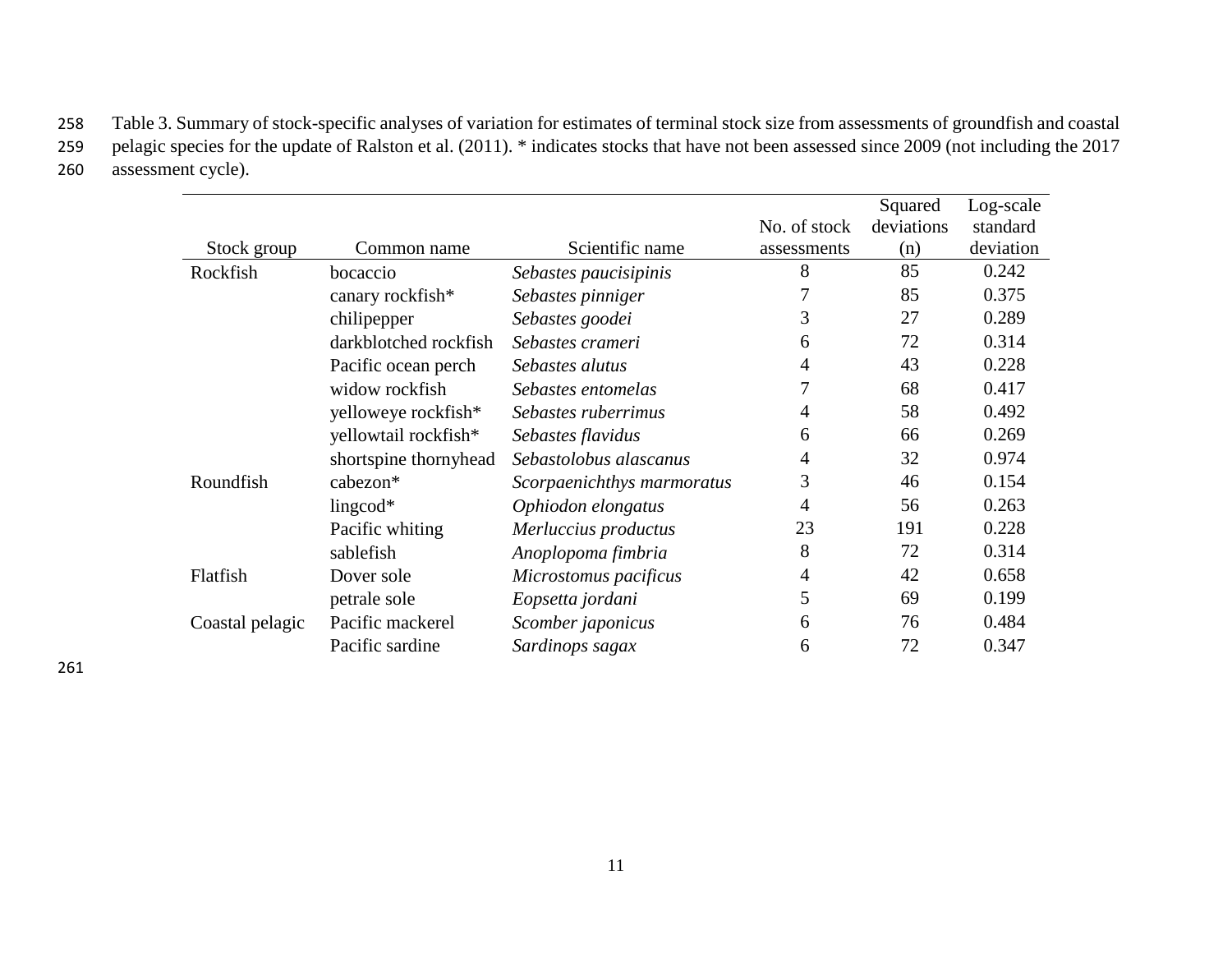|                 |                     | $\sigma$         |                 |                 |  |
|-----------------|---------------------|------------------|-----------------|-----------------|--|
| Group           | Number<br>of stocks | 2017<br>estimate | 95% CI          | Ralston<br>2011 |  |
| rockfish        | 9                   | 0.399            | (0.377, 0.425)  | 0.418           |  |
| roundfish       | 4                   | 0.245            | (0.228, 0.3264) | 0.281           |  |
| flatfish        | 2                   | 0.431            | (0.381, 0.497)  | 0.299           |  |
| coastal pelagic | 2                   | 0.422            | (0.378, 0.476)  | 0.339           |  |
| All stocks      | 17                  | 0.364            | (0.350, 0.380)  | 0.358           |  |

262 Table 4. Summary of pooled stock-specific estimates of σ from assessments of groundfish and 263 coastal pelagic species. CV=coefficient of variation.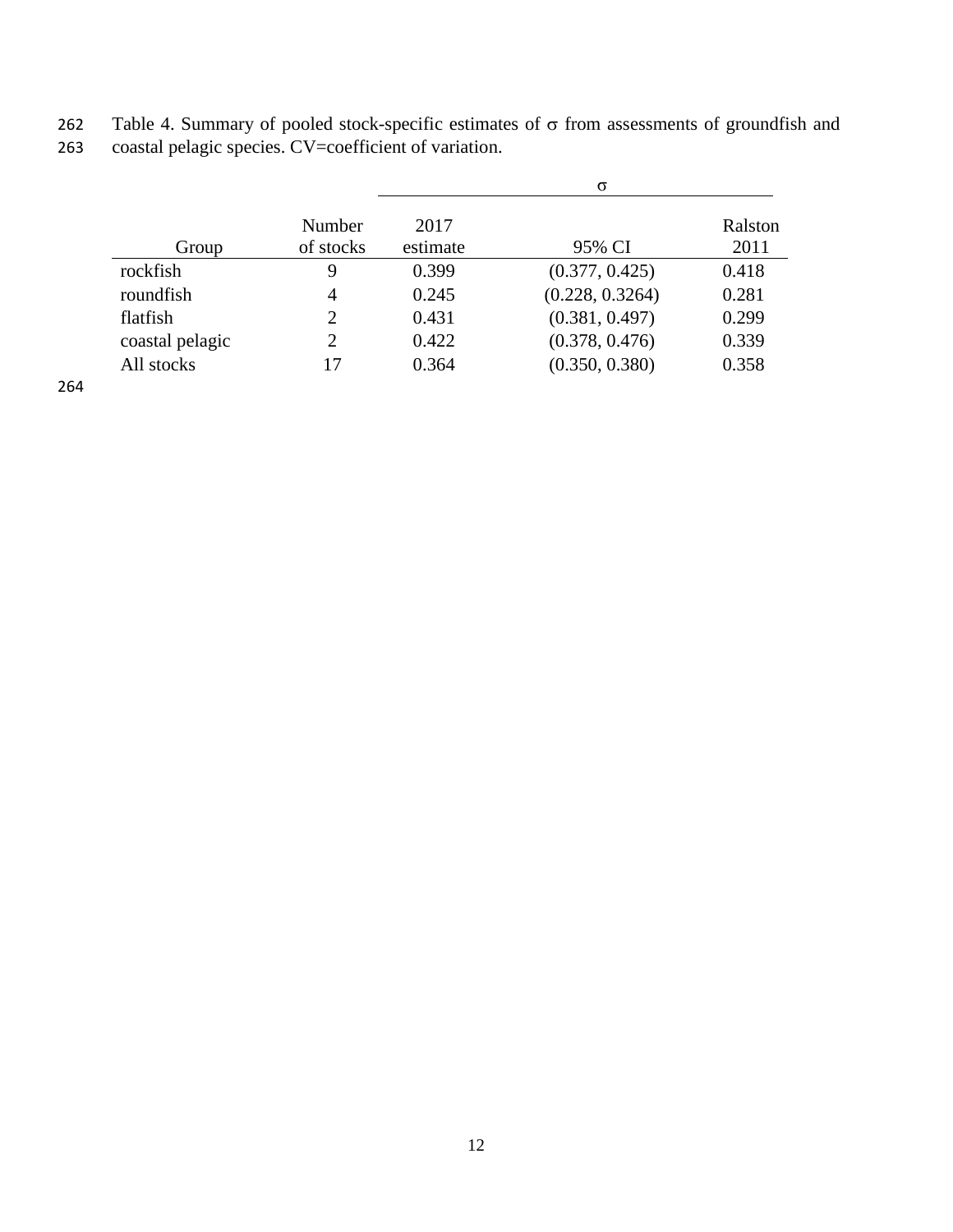Table 5. From Ralston et al. (2011): Summary of stock-specific analyses of variation for estimates

266 of terminal stock size from assessments of groundfish and coastal pelagic species. CV=coefficient of variation.

| <b>Stock</b><br>group | Common name           | Scientific name            | No. of<br>stock<br>assessments | Squared<br>deviations<br>(n) | Log-scale<br>standard<br>deviation | <b>Statistical</b><br>uncertainty<br>CV |
|-----------------------|-----------------------|----------------------------|--------------------------------|------------------------------|------------------------------------|-----------------------------------------|
| Rockfish              | bocaccio              | Sebastes paucispinis       | 5                              | 61                           | 0.367                              | 15%                                     |
|                       | canary rockfish       | Sebastes pinniger          | 8                              | 85                           | 0.375                              | 15%                                     |
|                       | chilipepper           | Sebastes goodei            | 2                              | 22                           | 0.354                              | 14%                                     |
|                       | darkblotched rockfish | Sebastes crameri           | 3                              | 45                           | 0.103                              | 13%                                     |
|                       | Pacific ocean perch   | Sebastes alutus            | 3                              | 20                           | 0.352                              | 15%                                     |
|                       | widow rockfish        | Sebastes entomelas         | 5                              | 61                           | 0.241                              | 31%                                     |
|                       | yelloweye rockfish    | <b>Sebastes ruberrimus</b> | 4                              | 58                           | 0.492                              | 14%                                     |
|                       | yellowtail rockfish   | Sebastes flavidus          | 6                              | 66                           | 0.269                              | 24%                                     |
|                       | shortspine thornyhead | Sebastolobus alascanus     | 3                              | 39                           | 0.923                              | 9%                                      |
| Roundfish             | cabezon               | Scorpaenichthys marmoratus | 3                              | 46                           | 0.154                              | 21%                                     |
|                       | lingcod               | Ophiodon elongatus         | 4                              | 56                           | 0.263                              | 10%                                     |
|                       | Pacific whiting       | Merluccius productus       | 15                             | 151                          | 0.286                              | 28%                                     |
|                       | sablefish             | Anoplopoma fimbria         | 7                              | 82                           | 0.340                              | 10%                                     |
| Flatfish              | Dover sole            | Microstomus pacificus      | 3                              | 41                           | 0.360                              | 9%                                      |
|                       | petrale sole          | Eopsetta jordani           | 3                              | 41                           | 0.227                              | 15%                                     |
| Coastal pelagic       | Pacific mackerel      | Scomber japonicus          | 4                              | 66                           | 0.415                              | 25%                                     |
|                       | Pacific sardine       | Sardinops sagax            | 3                              | 51                           | 0.206                              | 41%                                     |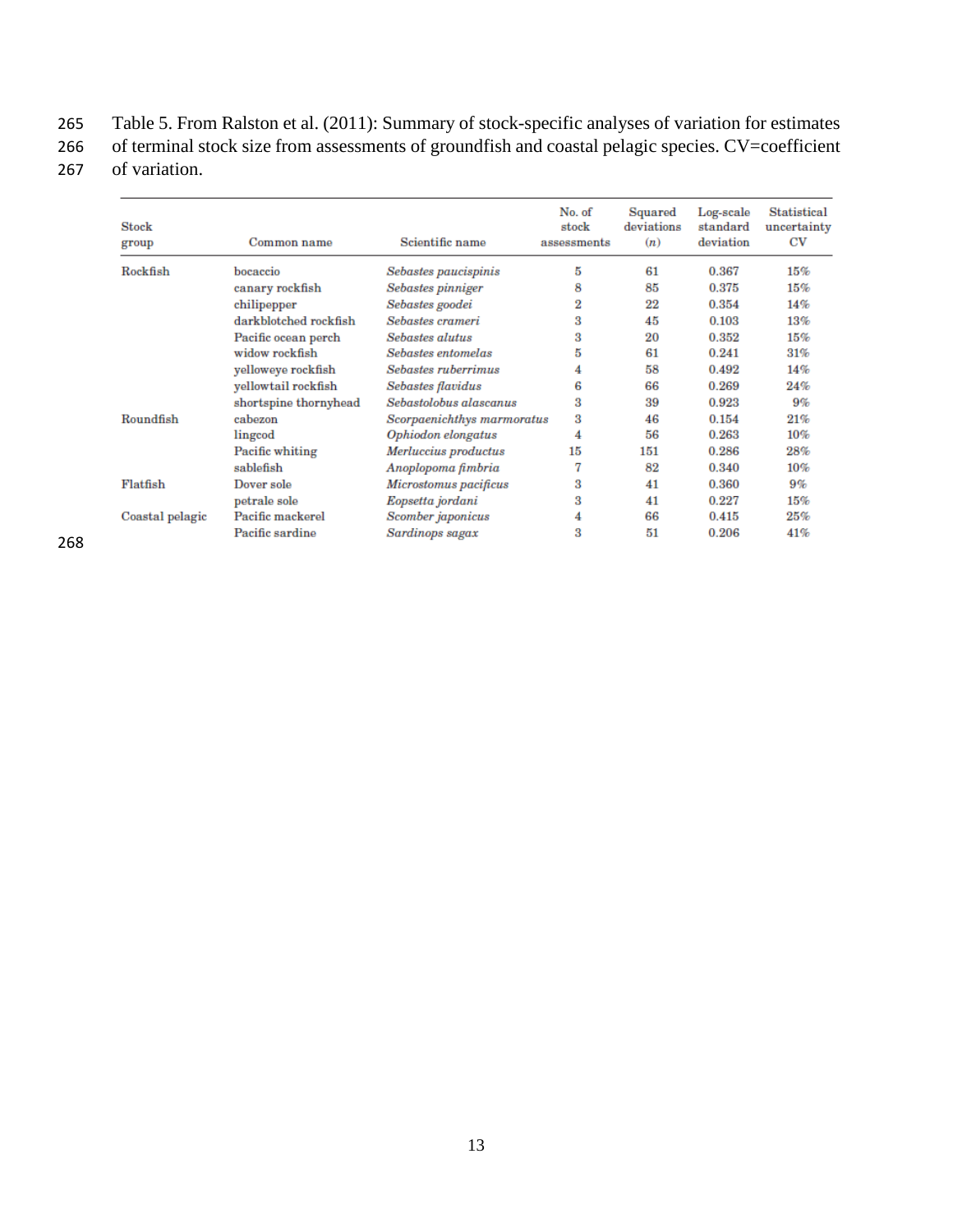

 Figure 1. The relationships between harvest-related terms utilized in U.S. fisheries management. 274 OFL is the overfishing limit, F<sub>MSY</sub> is fishing mortality (often expressed as an exploitation rate) 275 corresponding to maximum sustainable yield,  $B_{EX}$  is exploitable biomass, ABC is the allowable biological catch, Buffer is a multiplier based on scientific uncertainty, ACL is the annual catch

- limit, and ACT is the annual catch target.
- 
-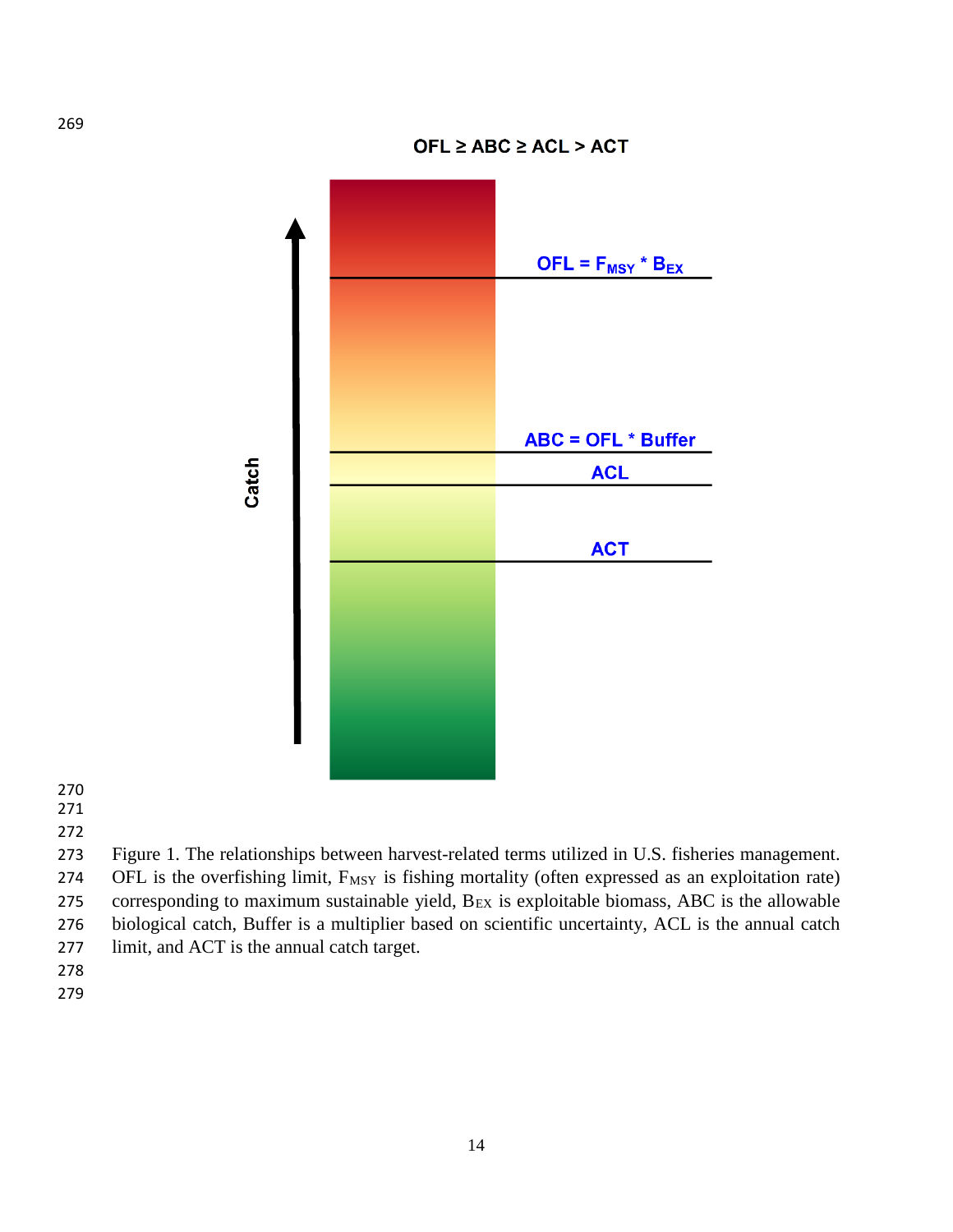

281<br>282

Figure 2. Comparison of the estimates of spawning biomass (mt) used by Ralston et al. (2011) and the estimated spawning biomass calculated recalculated by converting egg production to spawning biomass using the approach outlined in the text for the 2009 stock assessment models for bocaccio and yelloweye rockfish.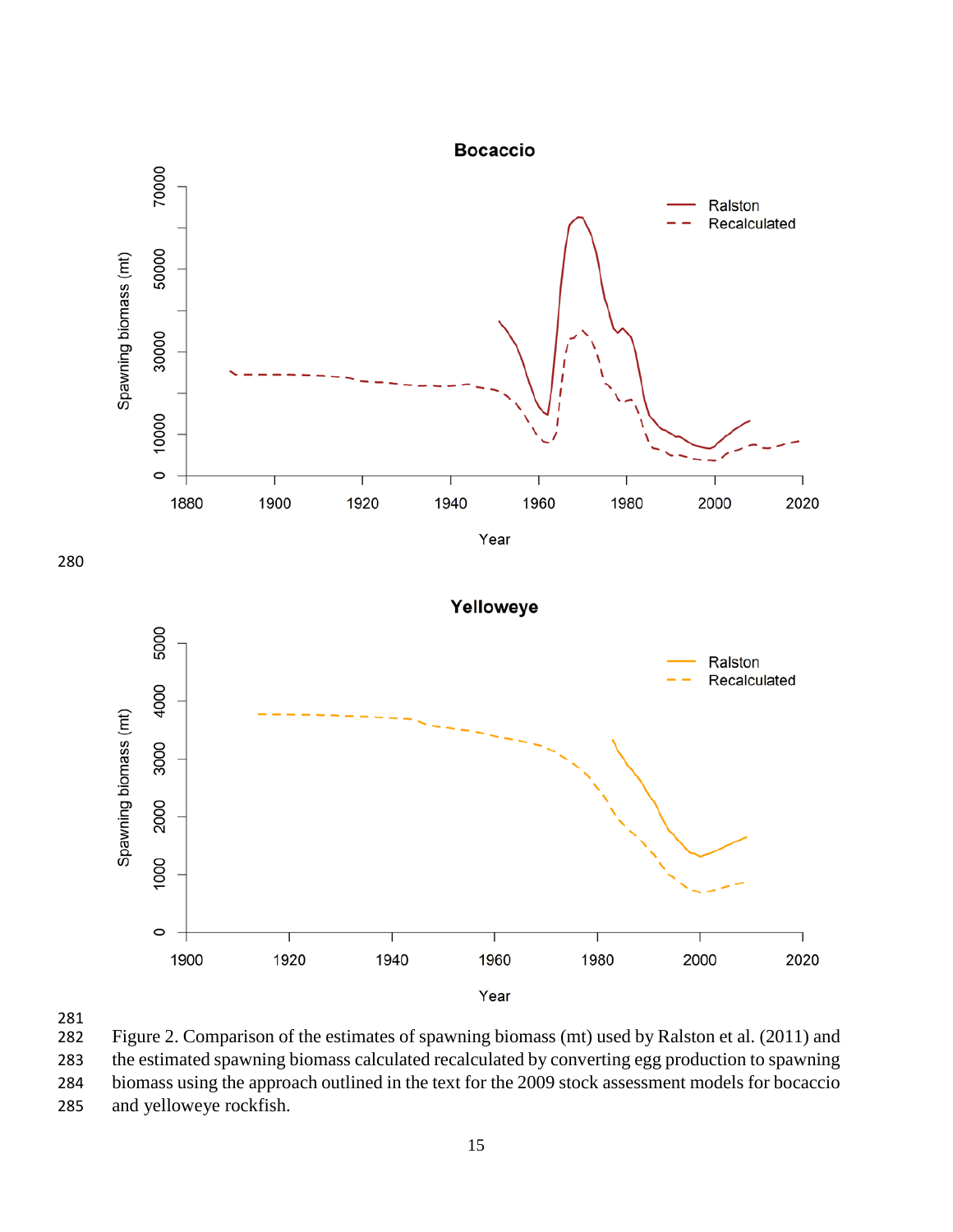

286<br>287

Figure 3. Biomass time series for the 17 groundfish and coastal pelagic species from stock assessments conducted for the Pacific Fishery Management Council on the west coast of the United States. The thick, solid black line denotes the most recent assessment. The lines highlighted in red are the biomass trajectories that were recalculated to be in metric tons based on outputs from Stock Synthesis.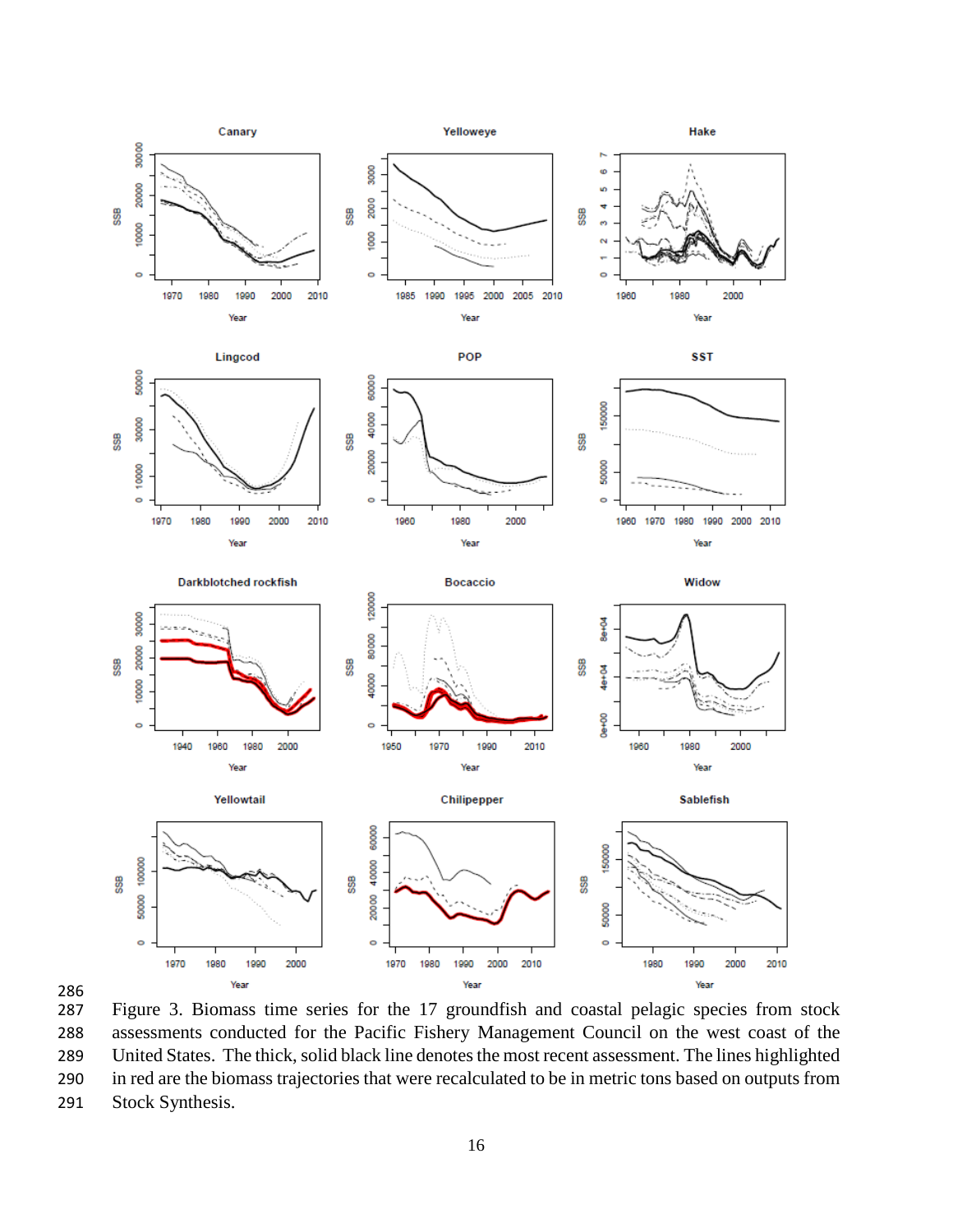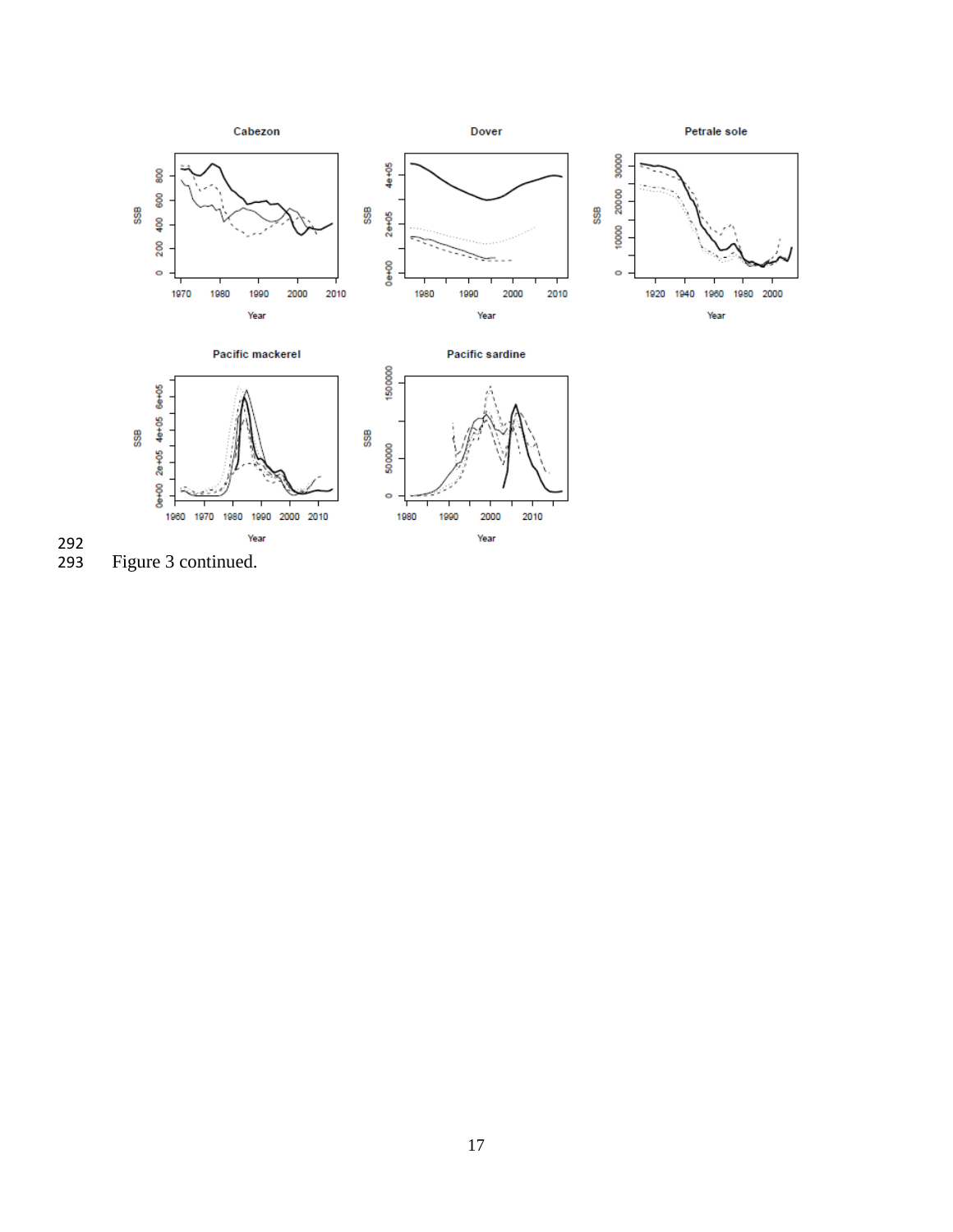



Figure 4. Frequency distributions of log-scale biomass deviations for the 17 groundfish and coastal

 pelagic species in stock assessments conducted for the Pacific Fishery Management Council. Deviations were calculated from annual means taken from the biomass time series presented in

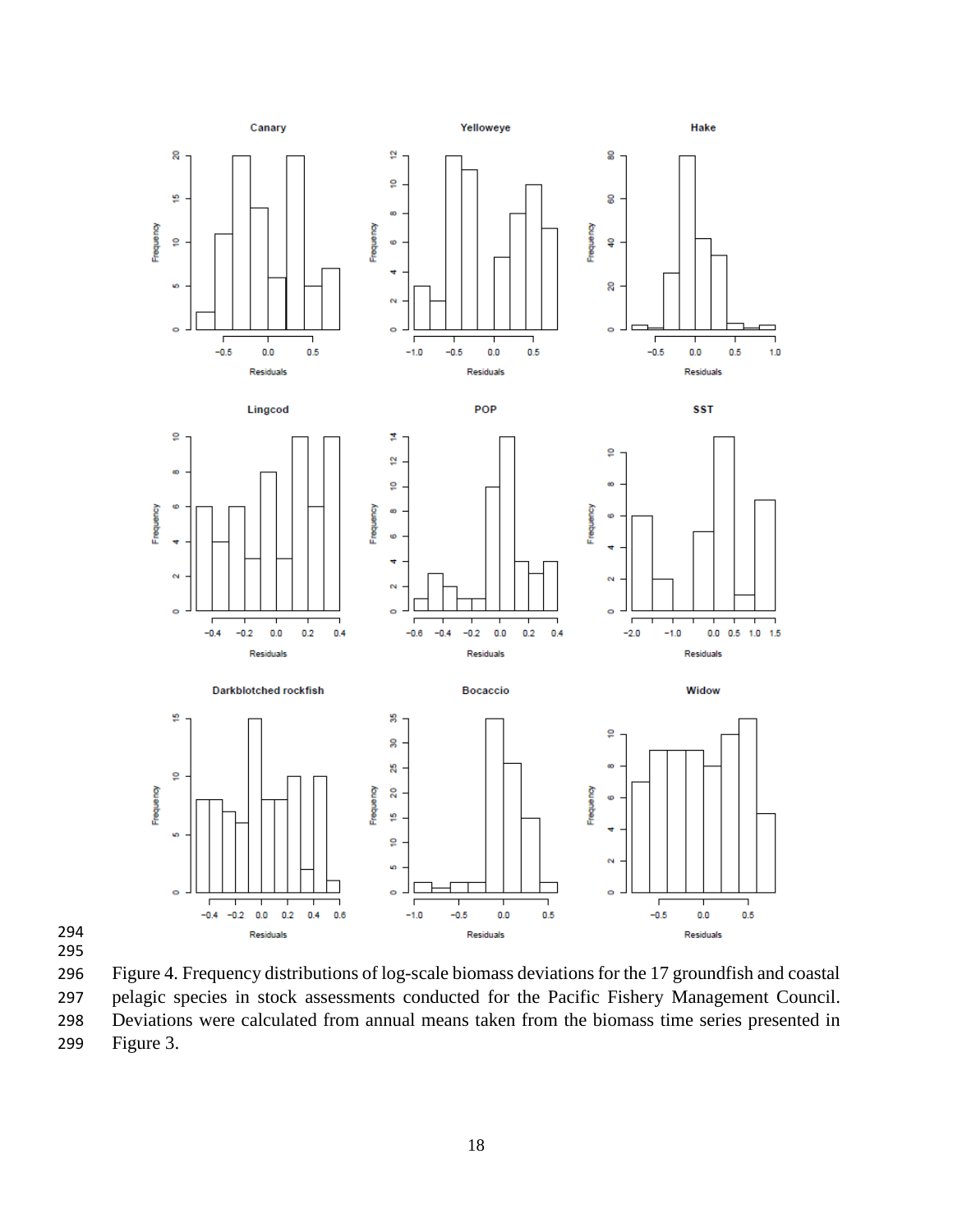

Figure 4 continued.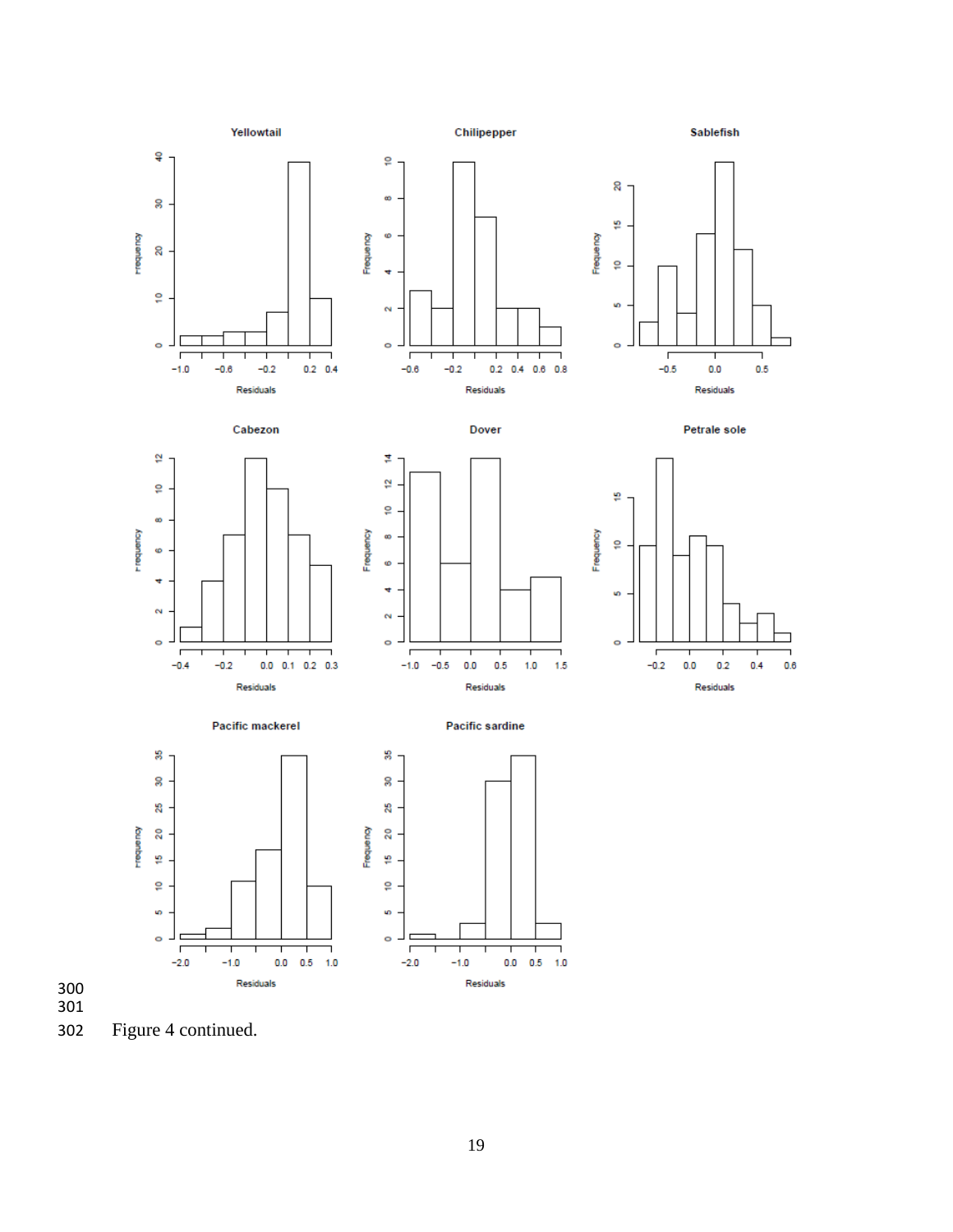



Figure 5. Composite distributions of log-deviations from the mean, pooled for four meta-analytic groupings (rockfish, roundfish, flatfish, and coastal pelagic species).